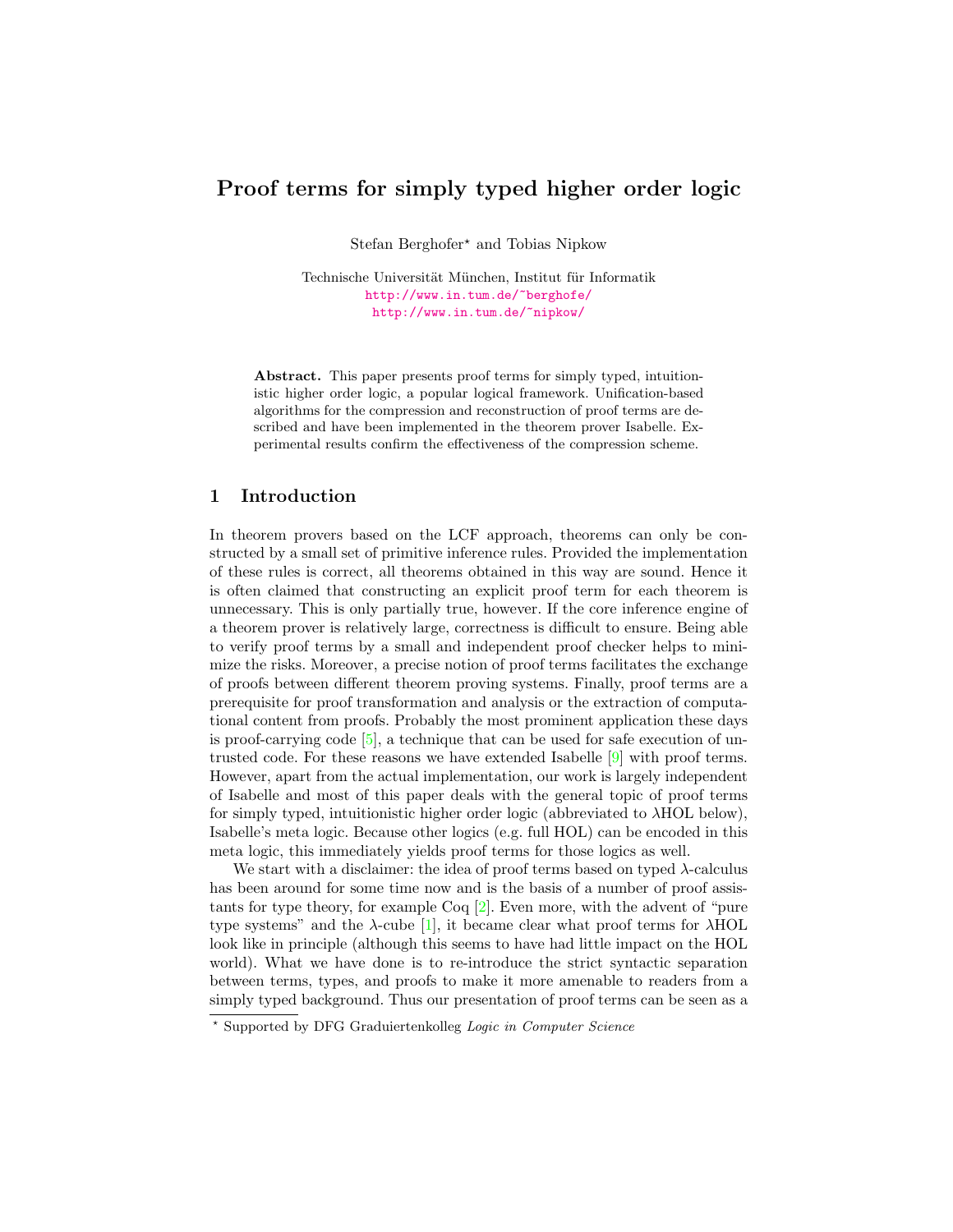partial evaluation of the corresponding pure type system, i.e. separating the layers. Things are in fact a bit more complicated due to the presence of schematic polymorphism in our term language.

The main original contribution of the paper is a detailed presentation of proof compression. A naive implementation of proof terms results in proofs of enormous size because with every occurrence of a proof rule the instantiations for its free variables are recorded. Thus it is natural to try and leave out some of those terms and to reconstruct them by unification during proof checking. Necula and Lee [\[6](#page-14-4)] have presented a scheme for proof compression in LF, another logical framework based on type theory. They analyze the proof rules of the object logic statically to determine what can be reconstructed by a weak form of unification. In contrast, we do a dynamic analysis of each proof term to determine what can be dropped. Reconstruction of missing information by unification is also available in other systems, e.g. Elf  $[12, 11]$  $[12, 11]$ , but none of them offers an automatic dynamic compression algorithm.

Therehas also been work on recording proofs in the HOL system  $[3, 14]$  $[3, 14]$  $[3, 14]$  $[3, 14]$  $[3, 14]$ , but it is firmly based on a notion of proof that directly reflects the implementation of inferences as calls to ML functions. These proof objects lack the conciseness of  $\lambda$ -terms and it is less clear how to compress them other than textually.

We start by presenting the logical framework  $(\S2)$  $(\S2)$  and its  $\lambda$ -calculus based proof terms  $(\S3)$  $(\S3)$ . In order to shrink the size of proofs we introduce partial proofs  $(\S4)$  $(\S4)$  $(\S4)$ , show how to collect equality constraints from a (partial) proof  $(\S4.1)$  $(\S4.1)$  $(\S4.1)$ , how to solve these constraints  $(\S4.2)$  $(\S4.2)$  $(\S4.2)$  (to check that the proof is correct), and how to generate partial proofs from total ones, i.e. how to compress proofs (§[4.3\)](#page-10-0).

# <span id="page-1-0"></span>2 The logical framework

Ina nutshell, Isabelle's meta logic  $[9, 8]$  $[9, 8]$  $[9, 8]$  $[9, 8]$  $[9, 8]$  is the minimal higher order logic of implication and universal quantification over simply typed  $\lambda$ -terms including schematic polymorphism. Thus types are first order only, which makes type reconstruction decidable. A type  $\tau$  is either a variable  $\alpha$  or a compound type expression  $(\tau_1, \ldots, \tau_n)$ tc, where tc is a type constructor and n is its arity. The  $(\text{infix})$  constructor  $\rightarrow$  for function types has arity 2. We assume implicitly that all types are well-formed, i.e. every type constructor is applied to the correct number of arguments. The set  $t$  of terms is defined in the usual way by

 $t = x \mid c \mid \lambda x :: \tau. t \mid t \mid t$ 

Formulae are terms of the primitive type prop. The logical connectives are:

universal quantification ::  $(\alpha \rightarrow \text{prop}) \rightarrow \text{prop}$ implication  $\implies$  :: prop  $\rightarrow$  prop  $\rightarrow$  prop

Now we show how an object logic is formalized in this meta logic. As an example we have chosen a fragment of HOL. First we introduce new types and constants for representing the connectives of this logic:

|  | $\mathsf{Tr} \quad :: \quad \mathsf{bool} \rightarrow \mathsf{prop}$ |  | $\forall :: (\alpha \rightarrow \text{bool}) \rightarrow \text{bool}$ |
|--|----------------------------------------------------------------------|--|-----------------------------------------------------------------------|
|  | $\longrightarrow$ :: bool $\rightarrow$ bool $\rightarrow$ bool      |  | $\exists :: (\alpha \rightarrow \text{bool}) \rightarrow \text{bool}$ |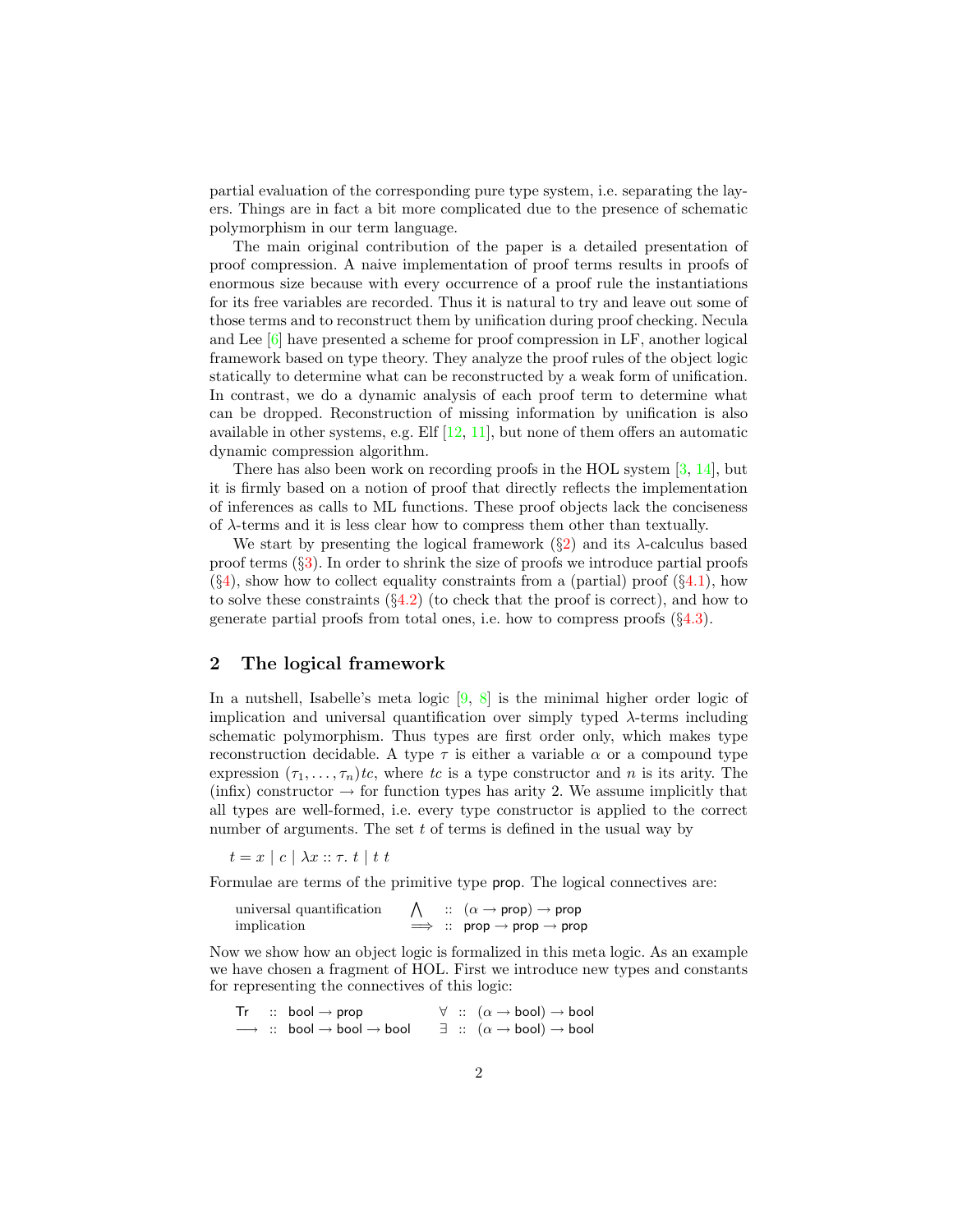Here, bool is the type of object level propositions. The function Tr establishes a connection between meta level and object level truth values: the expression Tr  $P$  should be read as " $P$  is true". The application of  $\mathsf{Tr}$  is occasionally dropped when writing down formulae. The inference rules for the meta logic consist of the usual introduction and elimination rules and are shown in §[3.1](#page-2-1) below.

Inference rules of object logics are usually written like this:

$$
\frac{\phi_1 \quad \dots \quad \phi_n}{\psi}
$$

In our meta logic they become nested implications:

$$
\phi_1 \Longrightarrow \cdots \Longrightarrow \phi_n \Longrightarrow \psi
$$

Here are some examples:

$$
\begin{aligned}\n\text{impl} &\; : \; \bigwedge A \; B. \quad (\text{Tr } A \Longrightarrow \text{Tr } B) \Longrightarrow \text{Tr } (A \longrightarrow B) \\
\text{impE} &\; : \; \bigwedge P \; Q \; R. \quad \text{Tr } (P \longrightarrow Q) \Longrightarrow \text{Tr } P \Longrightarrow (\text{Tr } Q \Longrightarrow \text{Tr } R) \Longrightarrow \text{Tr } R \\
\text{allI} &\; : \; \bigwedge P. \quad (\bigwedge x. \, \text{Tr } (P \; x)) \Longrightarrow (\text{Tr } (\forall x. \, P \; x)) \\
\text{allE} &\; : \; \bigwedge P \; x \; R. \quad \text{Tr } (\forall x. \, P \; x) \Longrightarrow (\text{Tr } (P \; x) \Longrightarrow \text{Tr } R) \Longrightarrow \text{Tr } R \\
\text{exl} &\; : \; \bigwedge P \; x. \quad \text{Tr } (P \; x) \Longrightarrow \text{Tr } (\exists x. \, P \; x) \\
\text{exE} &\; : \; \bigwedge P \; Q. \quad \text{Tr } (\exists x. \, P \; x) \Longrightarrow (\bigwedge x. \, \text{Tr } (P \; x) \Longrightarrow \text{Tr } Q) \Longrightarrow \text{Tr } Q\n\end{aligned}
$$

Note that the introduction rules impI and allI are for object level implication and universal quantification are expressed by simply referring to the meta level counterpart of these connectives. The expression  $\bigwedge x$ .  $\phi$  is just an abbreviation for  $\bigwedge (\lambda x. \phi)$ , and similarly for  $\forall$  and  $\exists$ .

# <span id="page-2-0"></span>3 Proof terms

#### <span id="page-2-1"></span>3.1 Basic concepts

The set of proof terms  $p$  is defined as follows:

$$
p \; = \; h \; | \; c_{\overline{[\tau_n/\alpha_n]}} \; | \; \lambda h : \phi. \; p \; | \; \lambda x :: \tau. \; p \; | \; p \; p \; | \; p \; t
$$

The letters h, c, x, t,  $\phi$  and  $\tau$  denote proof variables, proof constants, term variables, terms of arbitrary type, terms of type prop and types, respectively. Note that terms, types and proof terms are considered as separate concepts. This is in contrast to type theoretic frameworks, where these concepts are identified. We will write  $\Gamma \vdash p : \phi$  for "p is a proof of  $\phi$  in context  $\Gamma$ ", where  $\phi$  is a term of type prop, representing the logical proposition proved by p. The context  $\Gamma$ associates a proof variable with a term representing the proposition whose proof it denotes, and a term variable with its type. We require each context to be wellformed, i.e. every variable is associated with at most one term or type. Proof constants correspond to axioms or already proved theorems. The environment  $\Sigma$ maps proof constants to terms representing propositions. Our language of proof terms allows abstraction over proof and term variables, as well as application of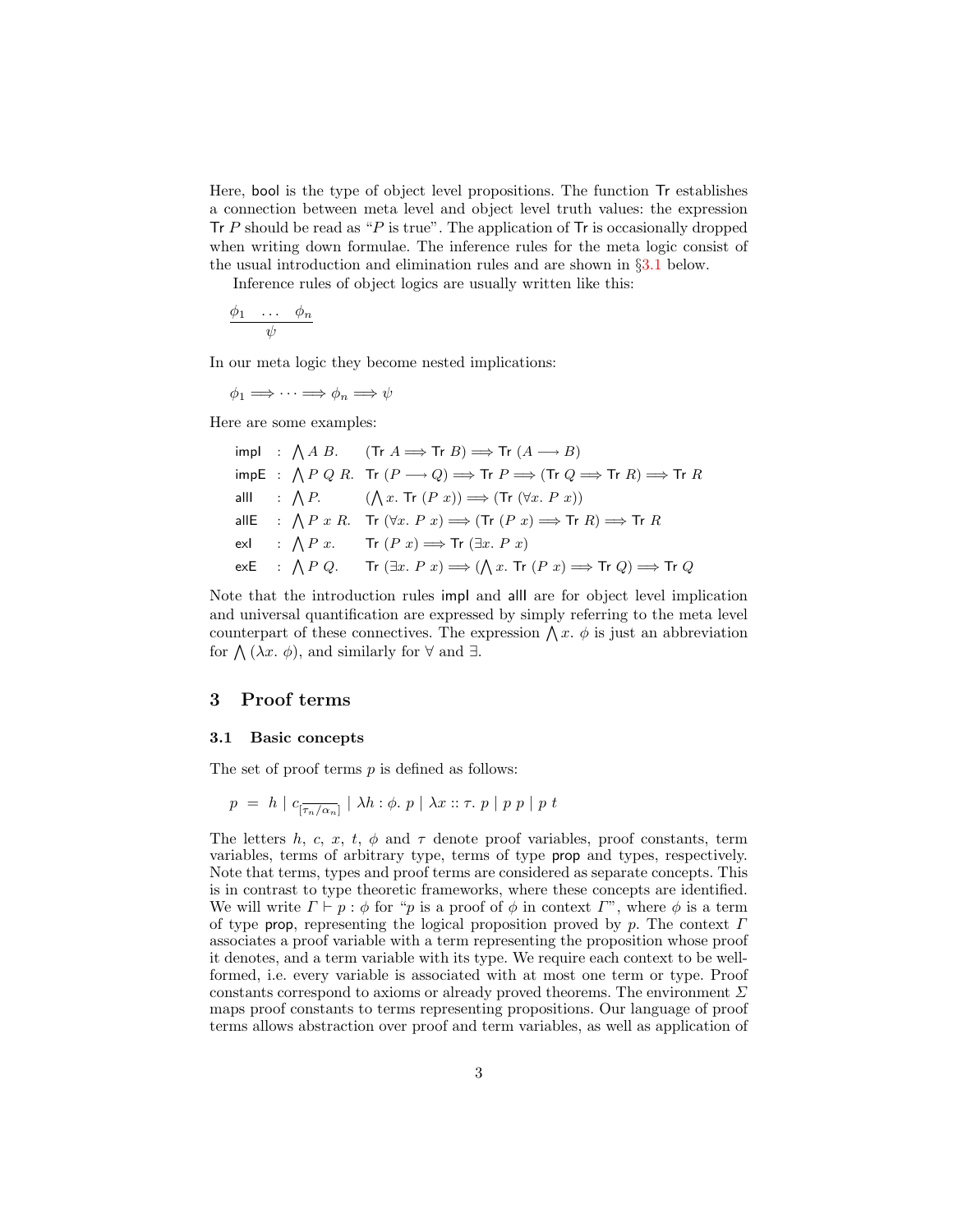proofs to proofs and terms. The abstractions correspond to the introduction of  $\Lambda$ and =⇒, while applications correspond to the elimination of these connectives. In contrast to polymorphic  $\lambda$ -calculi, no explicit application and abstraction is provided for types. To achieve a certain degree of polymorphism, we allow  $\Sigma(c)$ to contain free type variables and introduce the notation  $c_{\overline{(\tau_n/\alpha_n)}}$  to specify a suitable instantiation for them. The notion of provability can now be defined inductively as follows:

|                                                                            | $\Sigma(c) = \phi$                                                          |
|----------------------------------------------------------------------------|-----------------------------------------------------------------------------|
| $\Gamma, h : \phi, \Gamma' \vdash h : \phi$                                | $\Gamma \vdash c_{\lceil \tau_n/\alpha_n \rceil} : \phi[\tau_n/\alpha_n]$   |
| $\Gamma, h: \phi \vdash p: \psi \quad \Gamma \vdash \phi :: \mathsf{prop}$ | $\Gamma, x :: \tau \vdash p : \phi$                                         |
| $\Gamma \vdash (\lambda h : \phi, p) : \phi \Longrightarrow \psi$          | $\Gamma \vdash (\lambda x :: \tau. p) : \bigwedge x :: \tau. \phi$          |
| $\Gamma \vdash p : \phi \Longrightarrow \psi \quad \Gamma \vdash q : \phi$ | $\Gamma \vdash p : \bigwedge x :: \tau. \phi \quad \Gamma \vdash t :: \tau$ |
| $\Gamma \vdash (p \ q) : \psi$                                             | $\Gamma \vdash (p\ t) : \phi[t/x]$                                          |

The judgement  $\Gamma \vdash t :: \tau$  used above expresses that the term t has type  $\tau$  in context  $\Gamma$ . We will not give a formal definition of this judgement here, since it is well-known from simply typed lambda calculus.

#### 3.2 Representing backward resolution proofs

This section explains how proof terms are constructed for proofs that are built up backwards by higher-order resolution as described by Paulson [\[8](#page-14-9)] and implemented in Isabelle. Although Isabelle also has LCF-like functions for forward proofs corresponding to the above inference rules, most proofs are constructed backwards without recourse to the forward rules. We now show how to augment these backward steps by proof terms. Thus the functions for backward resolution proofs need no longer be part of the trusted kernel of Isabelle.

In Isabelle, proof states are represented by theorems of the form

 $\psi_1 \Longrightarrow \cdots \Longrightarrow \psi_n \Longrightarrow \phi$ 

where  $\phi$  is the proposition to be proved and  $\psi_1, \ldots, \psi_n$  are the remaining subgoals. Each subgoal is of the form  $\bigwedge \overline{x}$ .  $\overline{A} \Longrightarrow P$ , where  $\overline{x}$  and  $\overline{A}$  is a context of parameters and local assumptions.

### Resolution

A proof of a proposition  $\phi$  starts with the trivial theorem  $\phi \Longrightarrow \phi$  whose proof term is  $\lambda v : \phi$ . The initial proof state is then refined successively using the resolution rule

$$
\frac{P_1 \dots P_m}{C} R
$$
\n
$$
\xrightarrow{P'_1 \dots P'_i \dots P'_{m'}} R' \longrightarrow \theta \left( \frac{P'_1 \dots P'_{i-1} P_1 \dots P_m P'_{i+1} \dots P'_{m'}}{C'_{i+1}} \right)
$$
\n
$$
\xrightarrow{P'_1 \dots P'_i \dots P'_{m'}}
$$
\n
$$
\xrightarrow{P'_2 \dots P'_{m'}}
$$
\n
$$
\xrightarrow{P'_3 \dots P'_{m'}}
$$
\n
$$
\xrightarrow{P'_4 \dots P'_{m'}}
$$
\n
$$
\xrightarrow{P'_5 \dots P'_{m'}}
$$
\n
$$
\xrightarrow{P'_6 \dots P'_{m'}}
$$
\n
$$
\xrightarrow{P'_7 \dots P'_{m'}}
$$
\n
$$
\xrightarrow{P'_8 \dots P'_{m'}}
$$
\n
$$
\xrightarrow{P'_9 \dots P'_9}
$$
\n
$$
\xrightarrow{P'_9 \dots P'_9}
$$
\n
$$
\xrightarrow{P'_8 \dots P'_9}
$$
\n
$$
\xrightarrow{P'_9 \dots P'_9}
$$
\n
$$
\xrightarrow{P'_9 \dots P'_9}
$$
\n
$$
\xrightarrow{P'_9 \dots P'_9}
$$
\n
$$
\xrightarrow{P'_9 \dots P'_9}
$$
\n
$$
\xrightarrow{P'_9 \dots P'_9}
$$
\n
$$
\xrightarrow{P'_9 \dots P'_9}
$$
\n
$$
\xrightarrow{P'_9 \dots P'_9}
$$
\n
$$
\xrightarrow{P'_9 \dots P'_9}
$$
\n
$$
\xrightarrow{P'_9 \dots P'_9}
$$
\n
$$
\xrightarrow{P'_9 \dots P'_9}
$$
\n
$$
\xrightarrow{P'_9 \dots P'_9}
$$
\n
$$
\xrightarrow{P'_9 \dots P'_9}
$$
\n
$$
\xrightarrow{P'_9 \dots P'_9}
$$
\n
$$
\xrightarrow{P'_9 \dots P'_9}
$$
\n
$$
\xrightarrow{P'_9 \dots P'_9}
$$
\n
$$
\xrightarrow{P'_9 \dots P'_9}
$$
\n
$$
\xrightarrow{P'_9 \dots P'_9}
$$
\n
$$
\xrightarrow{P'_9 \dots P'_9}
$$
\n
$$
\xrightarrow{P'_9 \dots P'_9}
$$
\n
$$
\xrightarrow
$$

where  $\theta C = \theta P'_i$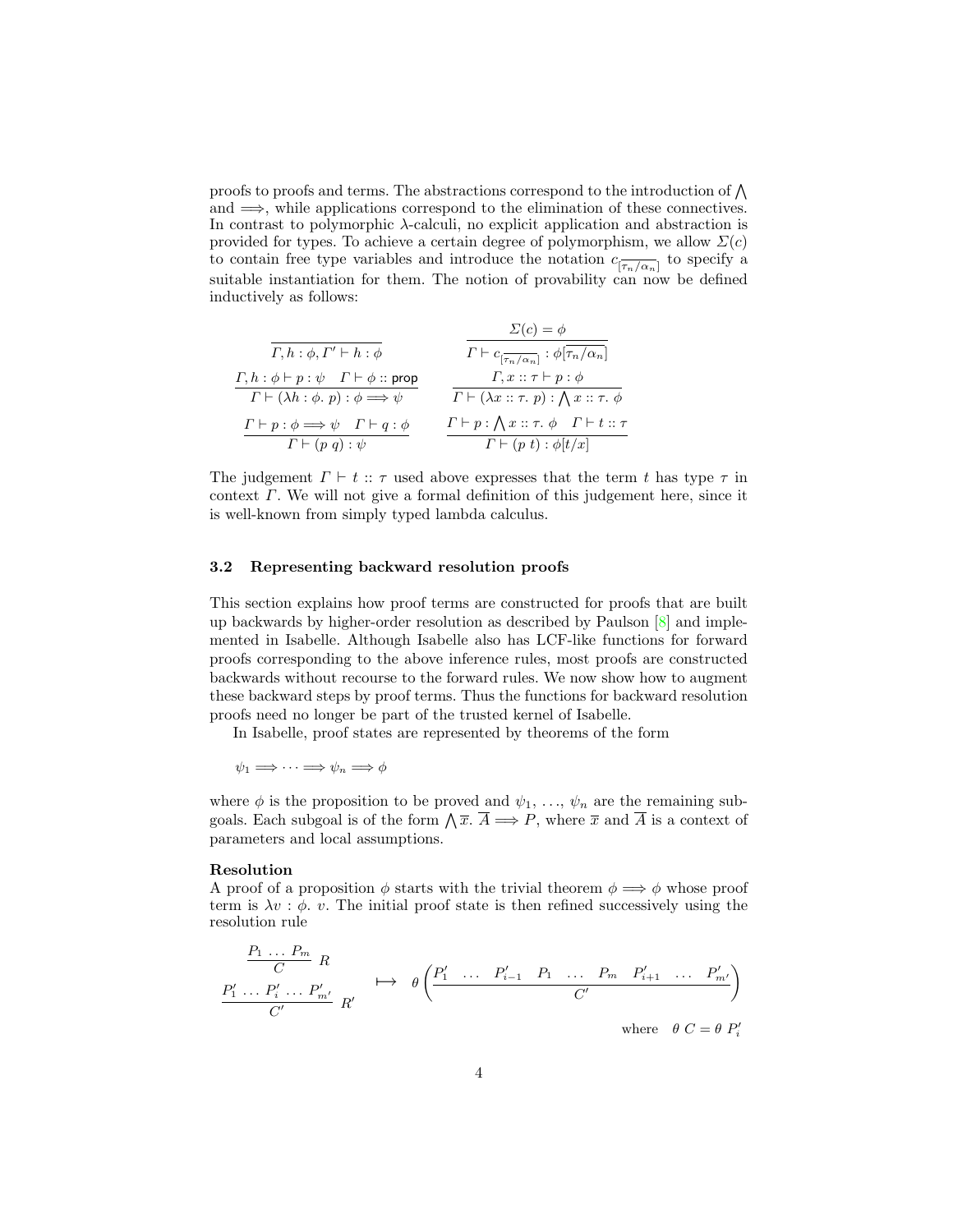until a proof state with no more premises is reached. When refining a proof state having the proof term  $R'$  using a rule having the proof term  $R$ , the proof term for the resulting proof state can be expressed by

 $\theta \left( \lambda \overline{q_{i-1}} \ \overline{p_m} \right)$ .  $R' \ \overline{q_{i-1}} \left( R \ \overline{p_m} \right)$ 

where  $\theta$  is a unifier of C and  $P'_i$ . The first  $i-1$  abstractions are used to skip the first  $i-1$  premises of R'. The next m abstractions correspond to the new subgoals introduced by R.

#### Proof by assumption

If the formula  $P_j$  in a subgoal  $\bigwedge \overline{x_k} \cdot \overline{P_n} \Longrightarrow P_j$  of a proof state having the proof term R equals one of the assumptions in  $\overline{P_n}$ , this subgoal trivially holds and can therefore be removed from the proof state

$$
\frac{Q_1 \dots Q_{i-1} \quad \bigwedge \overline{x_k} \cdot \overline{P_n} \Longrightarrow P_j \quad Q_{i+1} \dots Q_m}{C} \quad R \quad \longmapsto \frac{Q_1 \dots Q_{i-1} \quad Q_{i+1} \dots Q_m}{C}
$$
\nwhere  $1 \leq j \leq n$ 

The proof term of the new proof state is obtained by supplying a suitable projection function as an argument to  $R$ :

 $\lambda \overline{q_{i-1}}$ . R  $\overline{q_{i-1}}$   $(\lambda \overline{x_k} \ \overline{p_n}$ .  $p_j)$ 

### Lifting rules into a context

Before a subgoal of a proof state can be refined by resolution with a certain rule, the context of both the premises and the conclusion of this rule has to be augmented with additional parameters and assumptions in order to be compatible with the context of the subgoal. This process is called lifting. Isabelle distinguishes between two kinds of lifting: lifting over assumptions and lifting over parameters. The former simply adds a list of assumptions  $\overline{Q_n}$  to both the premises and the conclusion of a rule:

$$
\frac{P_1 \quad \dots \quad P_m}{C} R \quad \longmapsto \quad \frac{\overline{Q_n} \Longrightarrow P_1 \quad \dots \quad \overline{Q_n} \Longrightarrow P_m}{\overline{Q_n} \Longrightarrow C}
$$

The proof term for the lifted rule is

 $\lambda \overline{r_m} \ \overline{q_n}$ .  $R \ (\overline{r_m} \ \overline{q_n})$ 

where the first  $m$  abstractions correspond to the new premises (with additional assumptions) and the next  $n$  abstractions correspond to the additional assumptions.

Lifting over parameters replaces all free variables  $a_i$  in a rule  $R[\overline{a_k}]$  by new variables  $a'_i$  of function type, which are applied to a list of new parameters  $\overline{x_n}$ . The new parameters are bound by universal quantifiers.

$$
\frac{P_1\left[\overline{a_k}\right] \quad \ldots \quad P_m\left[\overline{a_k}\right]}{C\left[\overline{a_k}\right]} \quad R\left[\overline{a_k}\right] \quad \longmapsto \quad \frac{\left(\sqrt{\overline{x_n}} \cdot P_1\left[\overline{a_k'} \ \overline{x_n}\right] \quad \ldots \quad \left(\sqrt{\overline{x_n}} \cdot P_m\left[\overline{a_k'} \ \overline{x_n}\right] \right]}{\left(\sqrt{\overline{x_n}} \cdot C\left[\overline{a_k'} \ \overline{x_n}\right] \right)}
$$

The proof term for the lifted rule looks similar to the one in the previous case:

$$
\lambda \overline{r_m} \ \overline{x_n} \cdot R \left[ \overline{a'_k \ \overline{x_n}} \right] \ (\overline{r_m \ \overline{x_n}})
$$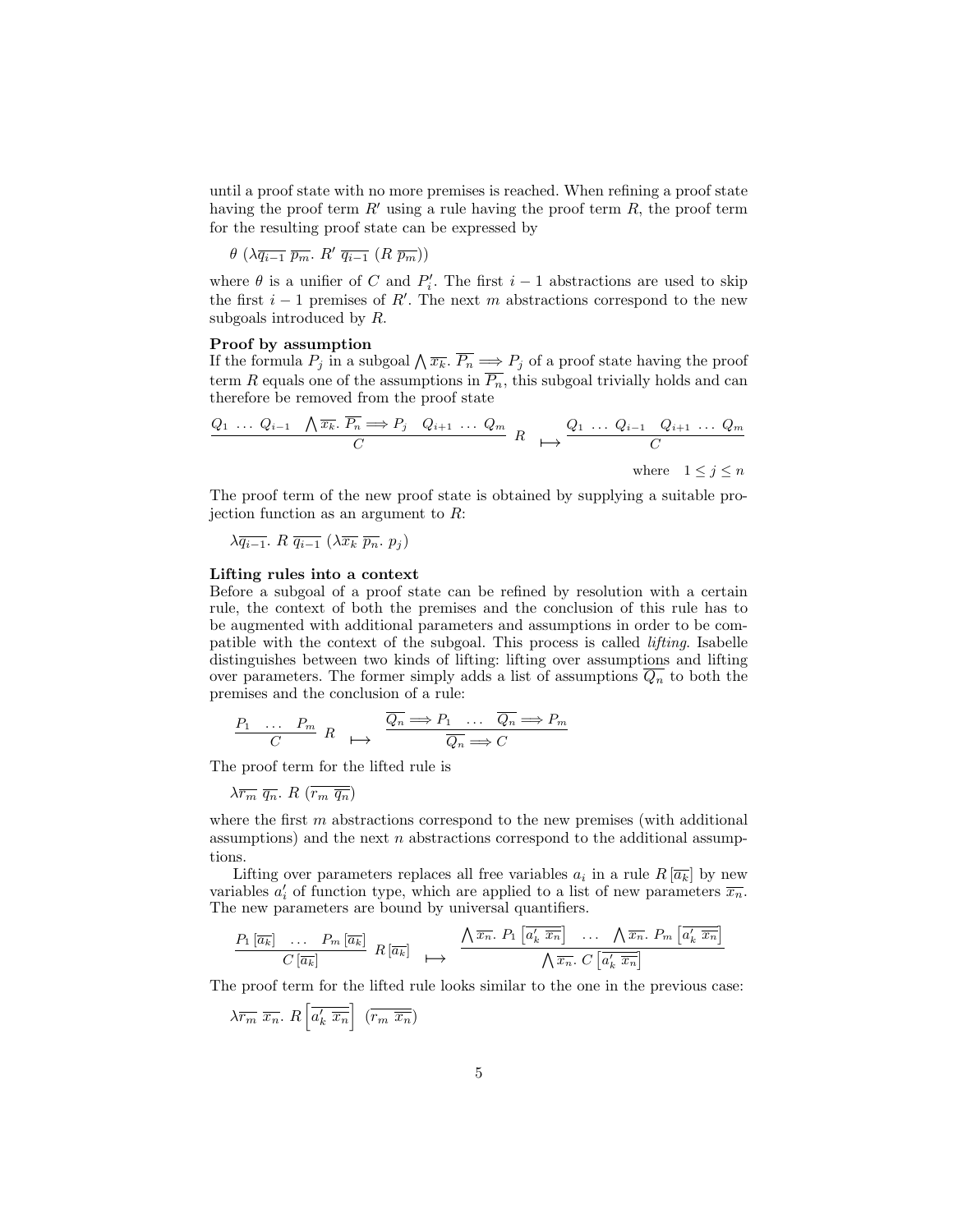#### 3.3 Constructing an example proof

We will now demonstrate how a proof term can be synthesized incrementally while proving a theorem in backward style. A proof term corresponding to a proof state will have the general form

$$
\lambda(g_1:\phi_1)\ldots(g_n:\phi_n)\ldots(g_i\ x^i\ h^i)\ \ldots
$$

where the bound variables  $g_1, \ldots, g_n$  stand for proofs of the current subgoals which are still to be found. The  $x^i$  and  $h^i$  appearing in the proof term  $(g_i x^i h^i)$ are parameters and assumptions which may be used in the proof of subgoal i. As an example, the construction of a proof term for the theorem

$$
(\exists x. \forall y. P x y) \longrightarrow (\forall y. \exists x. P x y)
$$

will be shown by giving a proof term for each proof state. The parts of the proof terms, which are affected by the application of a rule will be underlined. Initially, the proof state is the trivial theorem:

step 0, remaining subgoal:  $(\exists x. \forall y. P x y) \rightarrow (\forall y. \exists x. P x y)$ 

$$
\lambda g: ((\exists x. \forall y. P \ x \ y) \longrightarrow (\forall y. \ \exists x. P \ x \ y)).
$$

We first apply rule impI. Applying a suitable instance of this rule to the trivial initial proof term yields

$$
\lambda g: (\exists x. \forall y. P x y) \Longrightarrow (\forall y. \exists x. P x y).
$$
  
\n
$$
(\lambda g': ((\exists x. \forall y. P x y) \rightarrow (\forall y. \exists x. P x y)). g')
$$
 \n
$$
g')
$$
 \n
$$
(y \rightarrow \exists x. P x y) \rightarrow (\forall y. \exists x. P x y)
$$
 \n
$$
g)
$$
 \n
$$
(y \rightarrow \exists x. P x y) \rightarrow (y \rightarrow \exists y. P x y)
$$
 \n
$$
g)
$$
 \n
$$
(y \rightarrow \exists y. P x y) \rightarrow (y \rightarrow \exists y. P x y)
$$
 \n
$$
(y \rightarrow \exists y. P x y) \rightarrow (y \rightarrow \exists y. P x y)
$$
 \n
$$
(y \rightarrow \exists y. P x y) \rightarrow (y \rightarrow \exists y. P x y)
$$
 \n
$$
(y \rightarrow \exists y. P x y) \rightarrow (y \rightarrow \exists y. P x y)
$$

and by  $\beta\eta$  reduction of this proof term we obtain

step 1, remaining subgoal:  $(\exists x. \forall y. P x y) \Longrightarrow (\forall y. \exists x. P x y)$ 

impl  $(\exists x. \forall y. P x y) (\forall y. \exists x. P x y)$ 

We now apply allI to the above proof state. Before resolving allI with the proof state, its context has to be augmented with the assumption  $\exists x. \forall y. P x y$  of the current goal. The resulting proof term is

$$
\lambda g: (\bigwedge y. \exists x. \forall y. P \ x \ y \Longrightarrow \exists x. P \ x \ y).
$$
\n
$$
\text{impl } (\exists x. \forall y. P \ x \ y) \ (\forall y. \exists x. P \ x \ y)
$$
\n
$$
\{\langle \lambda h_2 : (\exists x. \forall y. P \ x \ y \Longrightarrow \bigwedge y. \exists x. P \ x \ y \rangle.\}
$$
\n
$$
\text{and } (\lambda y. \exists x. P \ x \ y)
$$
\n
$$
\text{all } (\lambda y. \exists x. P \ x \ y)
$$
\n
$$
\text{all } (\lambda y. \exists x. P \ x \ y)
$$
\n
$$
\text{all } (\lambda h_3 : (\exists x. \forall y. P \ x \ y)
$$
\n
$$
\text{all } (\lambda h_3 : (\exists x. \forall y. P \ x \ y)
$$
\n
$$
\text{v. } (\lambda h_3 : (\exists x. \forall y. P \ x \ y)
$$
\n
$$
\text{rearranging quantifiers}
$$

as before, we apply  $\beta$  reduction, which yields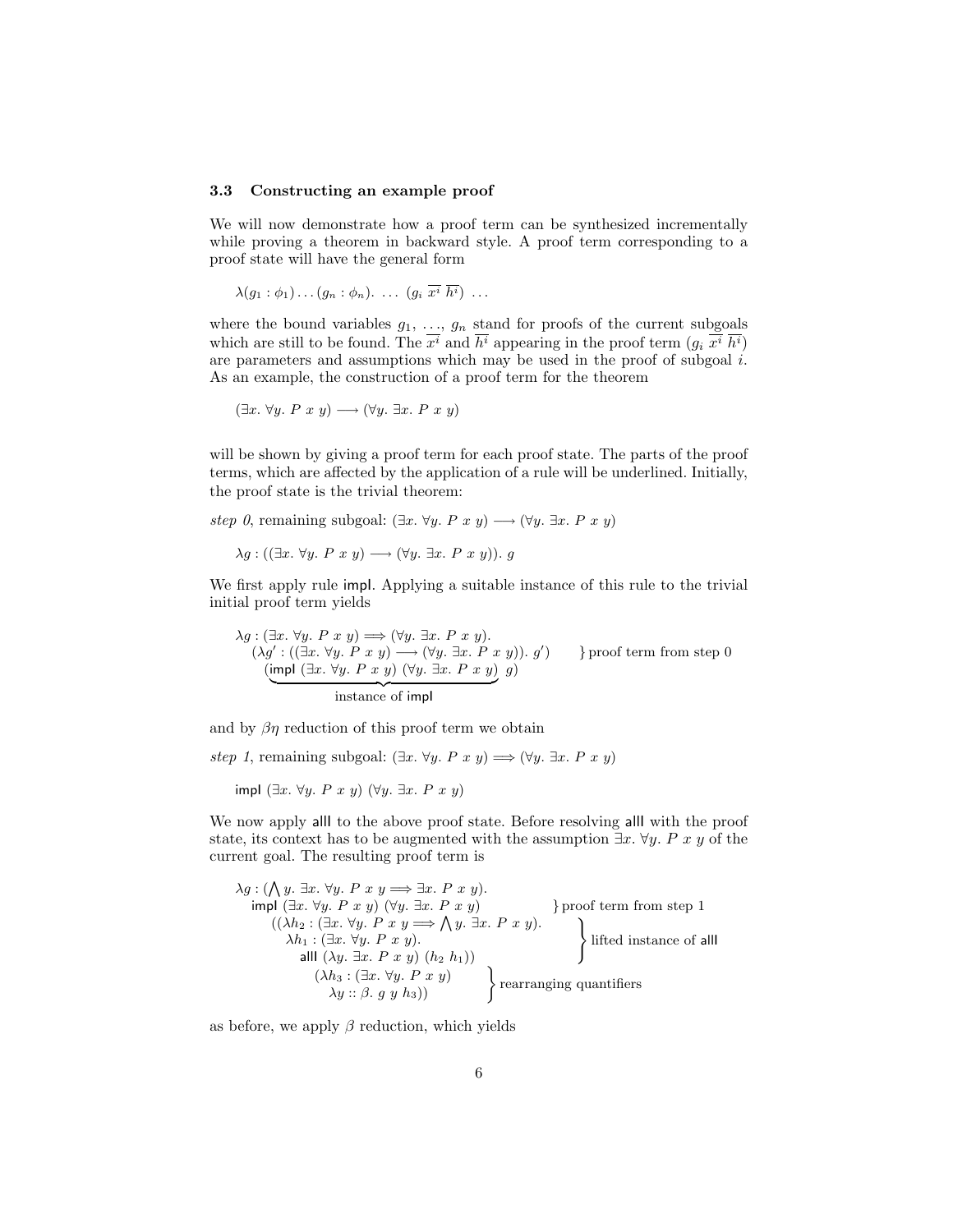step 2, remaining subgoal:  $\bigwedge y$ . ∃x.  $\forall y$ . P x y  $\implies \exists x$ . P x y

$$
\lambda g: (\bigwedge y. \exists x. \forall y. P x y \Longrightarrow \exists x. P x y).
$$
  
impl 
$$
(\exists x. \forall y. P x y) (\forall y. \exists x. P x y)
$$
  

$$
(\lambda h_1: (\exists x. \forall y. P x y).
$$
  
all 
$$
(\lambda y. \exists x. P x y) (\lambda y :: \beta. g y h_1))
$$

By eliminating the existence quantifier using exE we get

step 3, remaining subgoal:  $\bigwedge y$  x.  $\forall y$ . P x y  $\implies \exists x$ . P x y

$$
\lambda g: (\bigwedge y x. \forall y. P x y \Longrightarrow \exists x. P x y).
$$
  
impl 
$$
(\exists x. \forall y. P x y) (\forall y. \exists x. P x y)
$$
  

$$
(\lambda h_1: (\exists x. \forall y. P x y).
$$
  
all 
$$
(\lambda y. \exists x. P x y)
$$
  

$$
(\lambda y :: \beta. \text{ ext } (\lambda x. \forall y. P x y) (\exists x. P x y) h_1 (g y)))
$$

Applying the introduction rule exI for the existential quantifier results in

step 4, remaining subgoal:  $\bigwedge y x. \forall y. P x y \Longrightarrow P (?xy x) y$  $\lambda g: (\bigwedge y \ x. \ \forall y. \ P \ x \ y \Longrightarrow P \ (?x \ y \ x) \ y).$ impl  $(\exists x. \forall y. P \ x \ y) (\forall y. \exists x. P \ x \ y)$  $(\lambda h_1 : (\exists x. \forall y. P \ x \ y).$ all $(\lambda y. \exists x. P x y)$  $(\lambda y :: β.$  exE  $(\lambda x. ∀ y. P x y)$  (∃x. P x y)  $h_1$  $(\lambda x :: \alpha)$ .  $\lambda h_2 : (\forall y. P x y).$ exI  $(\lambda x. P x y)$   $(?x y x) (g y x h<sub>2</sub>))))$ 

We now eliminate the universal quantifier using allE, which yields

step 5, remaining subgoal:  $\bigwedge y \ x. P \ x \ (?\ y \ y \ x) \Longrightarrow P \ (?\ x \ y \ x) \ y$ 

$$
\lambda g: (\bigwedge y \ x. P \ x \ (?y \ y \ x) \Longrightarrow P \ (?x \ y \ x) \ y).
$$
\n
$$
\text{impl } (\exists x. \ \forall y. P \ x \ y) \ (\forall y. \ \exists x. P \ x \ y)
$$
\n
$$
(\lambda h_1: (\exists x. \ \forall y. P \ x \ y).
$$
\n
$$
\text{all } (\lambda y. \ \exists x. P \ x \ y)
$$
\n
$$
(\lambda y :: \beta. \ \text{exE } (\lambda x. \ \forall y. P \ x \ y) \ (\exists x. P \ x \ y) \ h_1
$$
\n
$$
(\lambda x :: \alpha. \ \lambda h_2: (\forall y. P \ x \ y).
$$
\n
$$
\text{exl } (\lambda x. P \ x \ y) \ (?x \ y \ x)
$$
\n
$$
(\text{all } (P \ x) \ (?y \ y \ x) \ (P \ (?x \ y \ x) \ y) \ h_2 \ (g \ y \ x))))
$$

We can now prove the remaining subgoal by assumption, which is done by substituting the projection function  $\lambda(y::\beta)(x::\alpha)$ .  $\lambda h_3:(P~x~y)$ .  $h_3$  for g:

step 6, no subgoals

```
\nimpl 
$$
(\exists x. \forall y. P \ x \ y)
$$
 (\forall y.  $\exists x. P \ x \ y)$ \n $(\lambda h_1 : (\exists x. \forall y. P \ x \ y).$ \nall  $(\lambda y. \exists x. P \ x \ y)$ \n $(\lambda y :: \beta. \text{ exc} \ (\lambda x. \forall y. P \ x \ y) \ (\exists x. P \ x \ y) \ h_1\n    (\lambda x :: \alpha.\n    \lambda h_2 : (\forall y. P \ x \ y).$ \n $\text{exl } (\lambda x. P \ x \ y) \ x$ \n $(\text{allE } (P \ x) \ y \ (P \ x \ y) \ h_2 \ (\lambda h_3 : (P \ x \ y). h_3))))))$ \n
```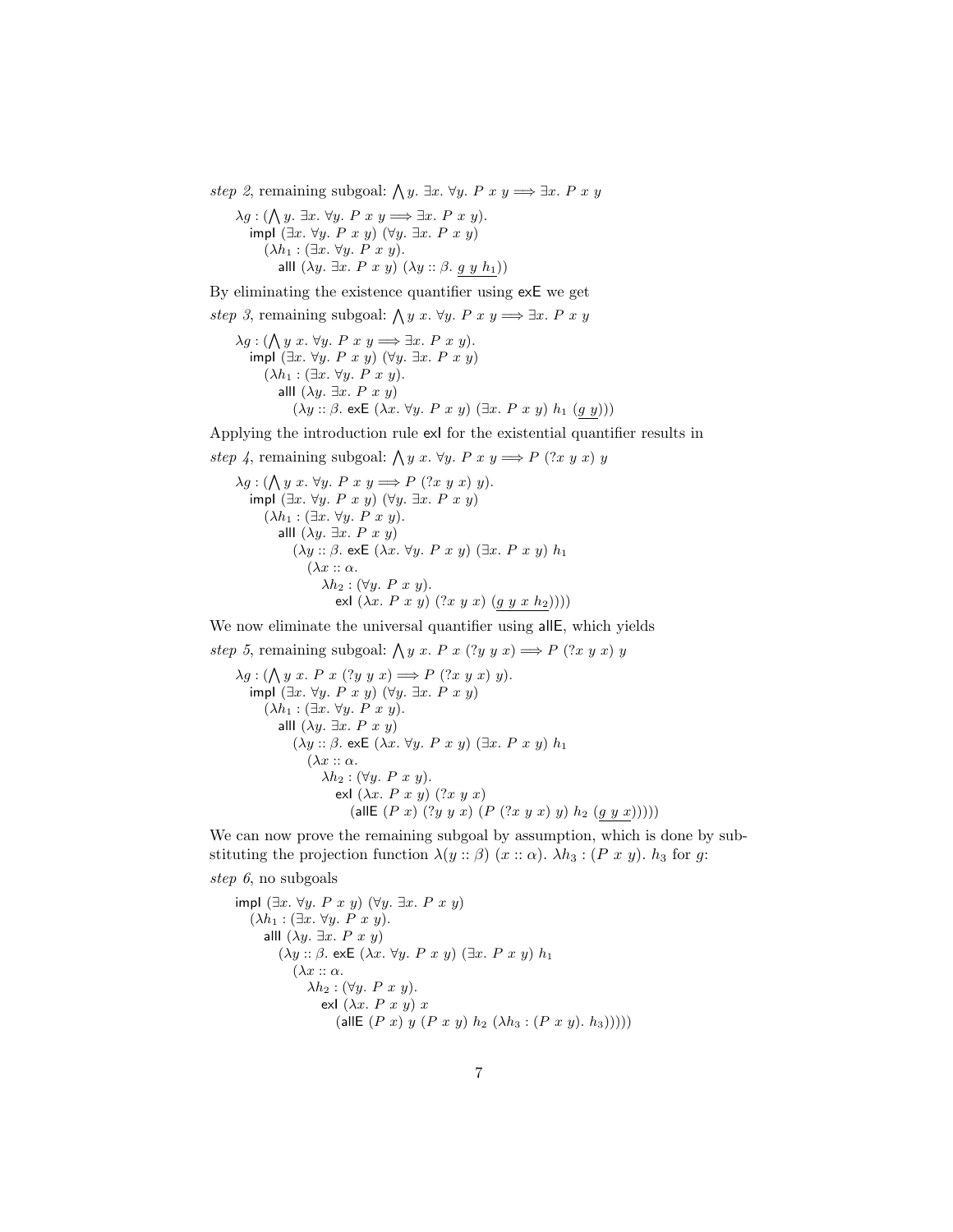## <span id="page-7-0"></span>4 Partial proof terms

Proof terms are large, contain much redundant information, and need to be compressed. The solution is simple: leave out everything that can be reconstructed. But since we do not want to complicate reconstruction too much, it should not degenerate into proof search. Thus we have to keep the skeleton of the proof. What can often be left out are the  $\phi$ ,  $\tau$  and  $t$  in  $\lambda h$ : $\phi$ .  $p$ ,  $\lambda x$ :: $\tau$ .  $p$  and  $(p t)$ .

Since we will have to reconstruct the missing information later on, it is conceptually simpler to model the missing information by unification variables. These are simply a new class of free (term and type) variables, syntactically distinguished by a leading "?", as in ?f and ? $\alpha$ . We will sometimes write  $?f_{\tau}$  to emphasize that ?f has type  $\tau$ . Substitutions are functions that act on unification variables, e.g.  $\theta = \{?f \mapsto \lambda x.x, ?\alpha \mapsto \tau\}.$ 

In the remainder of this section we work with *partial* proofs, where terms and types may contain unification variables, as in  $(p \gamma f)$ . Note that term unification variables that occur within the scope of a  $\lambda$  need to be "lifted" as in  $\lambda x$ :: $\tau$ . (p (?f x)). Because of this lifting, this partial information may take up more space than it saves. Therefore an actual implementation is bound to introduce separate new constructors for proof trees, e.g.  $\lambda h$ : . p,  $\lambda x$ :: . p and (p), where represents the missing information. This is in fact what Necula and Lee describe [\[6](#page-14-4)]. However, it turns out that our partial proofs are easier to treat mathematically, not far from the " "-version, and also allow to drop only part of a term (although we will not make use of this feature).

Of course, we cannot check partial proofs with the rules of  $\S 3.1$ . In fact, we may not be able to check them at all, because too much information is missing. But we can collect equality constraints that need to hold in order for the proof to be correct. Such equality constraints are of the form  $T_1 = T_2$ , where  $T_1$  and  $T_2$ are either both terms or both types. A substitution solves a constraint if the two terms become equal modulo  $\beta\eta$ -conversion, or if the two types become identical. Sets of such equality constraints are usually denoted by the letters  $C$  and  $D$ . To separate C into term and type constraints, let  $C_t$  denote the term and  $C_{\tau}$  the type part. The subscripts  $t$  and  $\tau$  do *not* refer to variable names but are simply keywords.

We will now show how to extract a set of constraints from a partial proof; how to solve those constraints is discussed later on.

### <span id="page-7-1"></span>4.1 Collecting constraints

The relation  $\Gamma \vdash p \triangleright (\phi, C)$  is a partial function taking  $\Gamma$  and a partial proof p and producing a formula  $\phi$  (which may contain unification variables) and a set of constraints C. The function will be defined such that, if  $\theta$  solves C, then  $\theta(p)$ proves  $\theta(\phi)$ . The notation  $\overline{V_{\Gamma}}$  denotes the list of all term variables declared in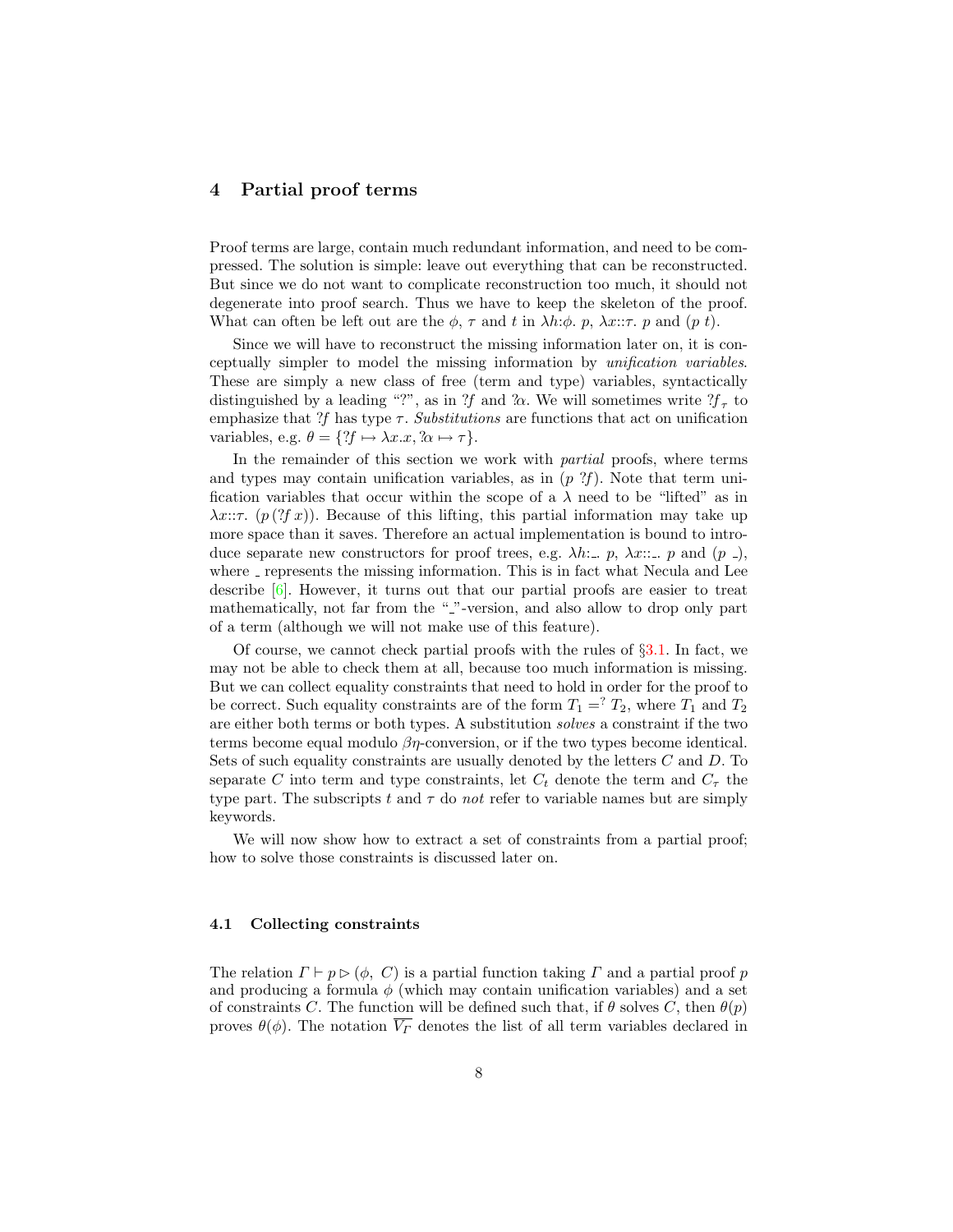Γ, and  $\overline{\tau_{\Gamma}}$  denotes the list of their types, i.e.  $\overline{V_{\Gamma}} = x_1 \dots x_n$  and  $\overline{\tau_{\Gamma}} = \tau_1 \dots \tau_n$ for  $\Gamma = x_1 :: \tau_1 \ldots x_n :: \tau_n$ .

$$
\frac{\Sigma(c) = \phi}{\Gamma', h : \phi, \Gamma \vdash h \rhd (\phi, \emptyset)} \qquad \frac{\Sigma(c) = \phi}{\Gamma \vdash c_{\lceil \tau_n / \alpha_n \rceil} \rhd (\phi \lceil \tau_n / \alpha_n \rceil, \emptyset)}
$$
\n
$$
\frac{\Gamma, h : \phi \vdash p \rhd (\psi, C) \quad \Gamma \vdash \phi \rhd (\tau, D)}{\Gamma \vdash (\lambda h : \phi \ldots p) \rhd (\phi \Longrightarrow \psi, C \cup D \cup \{\tau = \rceil \text{ prop}\})}
$$
\n
$$
\Gamma, x :: \tau \vdash p \rhd (\phi, C)
$$
\n
$$
\frac{\Gamma \vdash (\lambda x :: \tau. p) \rhd (\bigwedge x :: \tau. \phi, \{\lambda x :: \tau. r = \rceil \lambda x :: \tau. s \mid (r = \rceil s) \in C_t\} \cup C_\tau)}{\Gamma \vdash (p \ q) \rhd (\rceil \tau \vdash \neg \text{ prop} \ \overline{V} \tau, \{\phi = \rceil (\psi \Longrightarrow \rceil \tau \vdash \neg \text{ prop} \ \overline{V} \tau) \} \cup C \cup D)}
$$
\n
$$
\frac{\Gamma \vdash p \rhd (\phi, C) \quad \Gamma \vdash t \rhd (\tau, D)}{\Gamma \vdash (p \ t) \rhd (\rceil \tau \vdash \neg \text{ prop} \ \overline{V} \tau \ t, \{\phi = \rceil \text{ max} : \tau. \ \rceil \tau \vdash \tau \vdash \neg \text{ prop} \ \overline{V} \tau \ x \} \cup C \cup D)}
$$

As usual, the unification variables  $?f$  must be "new" in each case.

The above rules follow those in §[3.1](#page-2-1) very closely. For example, the intuition behind the rule for the application  $(p, q)$  is the following: if p proves proposition  $\phi$ , then  $\phi$  must be some implication and the proposition  $\psi$  proved by q must be the premise of this implication. Moreover, the proposition proved by  $(p, q)$  is the conclusion of the implication. The set of constraints for  $(p, q)$  is the union of the constraints for p and q, plus one additional constraint expressing that  $\phi$  is a suitable implication. One point to note is the judgement  $\Gamma \vdash t \triangleright (\tau, D)$  used in two premises of the constraint collection rules. It corresponds to  $\Gamma \vdash t :: \tau$  just like  $\Gamma \vdash p \triangleright (\phi, C)$  corresponds to  $\Gamma \vdash p :: \phi$ , i.e. D is a set of type constraints whose solvability implies that t has type  $\tau$ . The rules for  $\Gamma \vdash t \triangleright (\tau, D)$  are not given because they are well-known: both from the literature about type inference for simply typed terms and because they closely resemble the rules above, just one level down. In a setting where types, terms and proofs are not syntactically distinguished, we would only have one judgement  $. \vdash . \triangleright (., .).$ 

We introduce the notation  $(\phi, C) = collect(\Gamma, p)$  as a functional variant of  $\Gamma \vdash p \triangleright (\phi, C).$ 

Example 1. Let  $p = \lambda x :: \alpha_1 \cdot \lambda h_1 : (?f_{\alpha_2} x) \cdot \lambda y :: \alpha_3 \cdot \lambda h_2 : (?f_{\alpha_4} x y) \cdot h_1 h_2 y$ Then

$$
collect([\mathbf{0}, p) = (\bigwedge x :: \mathcal{U}_1 \cdot \mathcal{Y}_{\alpha_2} x \Longrightarrow \bigwedge y :: \mathcal{U}_3 \cdot \mathcal{Y}'_{\alpha_4} x y \Longrightarrow
$$
  
\n
$$
\mathcal{Y}'_{\alpha_1 \rightarrow \alpha_3 \rightarrow \alpha_3 \rightarrow \text{prop}} x y y,
$$
  
\n
$$
\{\lambda x :: \mathcal{U}_1 \cdot \lambda y :: \mathcal{U}_3 \cdot \mathcal{Y}'_{\alpha_2} x = \mathcal{Y}'_{\alpha_4 \rightarrow \alpha_3 \rightarrow \text{prop}} x y,
$$
  
\n
$$
\lambda x :: \mathcal{U}_1 \cdot \lambda y :: \mathcal{U}_3 \cdot \mathcal{Y}'_{\alpha_4} x y \Longrightarrow \mathcal{Y}_{\alpha_1 \rightarrow \alpha_3 \rightarrow \text{prop}} x y,
$$
  
\n
$$
\lambda x :: \mathcal{U}_1 \cdot \lambda y :: \mathcal{U}_3 \cdot \mathcal{Y}_{\alpha_1 \rightarrow \alpha_3 \rightarrow \text{prop}} x y = \mathcal{Y}'_{\alpha_1 \rightarrow \alpha_3 \rightarrow \alpha_3 \rightarrow \text{prop}} x y ;
$$
  
\n
$$
\lambda x :: \mathcal{U}_1 \cdot \lambda y :: \mathcal{U}_3 \cdot \bigwedge z :: \mathcal{U}_3 \cdot \mathcal{Y}'_{\alpha_1 \rightarrow \alpha_3 \rightarrow \alpha_3 \rightarrow \text{prop}} x y z,
$$
  
\n
$$
\mathcal{U}_2 = \mathcal{Y}'_{\alpha_1} \rightarrow \mathcal{Y}'_{\beta_1}, \mathcal{Y}'_{\beta_1} = \mathcal{Y}'_{\beta_1}
$$
  
\n
$$
\mathcal{U}_3 = \mathcal{Y}'_{\alpha_1} \rightarrow \mathcal{Y}'_{\beta_2}, \mathcal{Y}'_{\beta_2} = \mathcal{Y}'_{\beta_1}
$$

where  $\mathscr{G}, \mathscr{G}'$  and  $\mathscr{B}_i$  are new variables generated during constraint collection.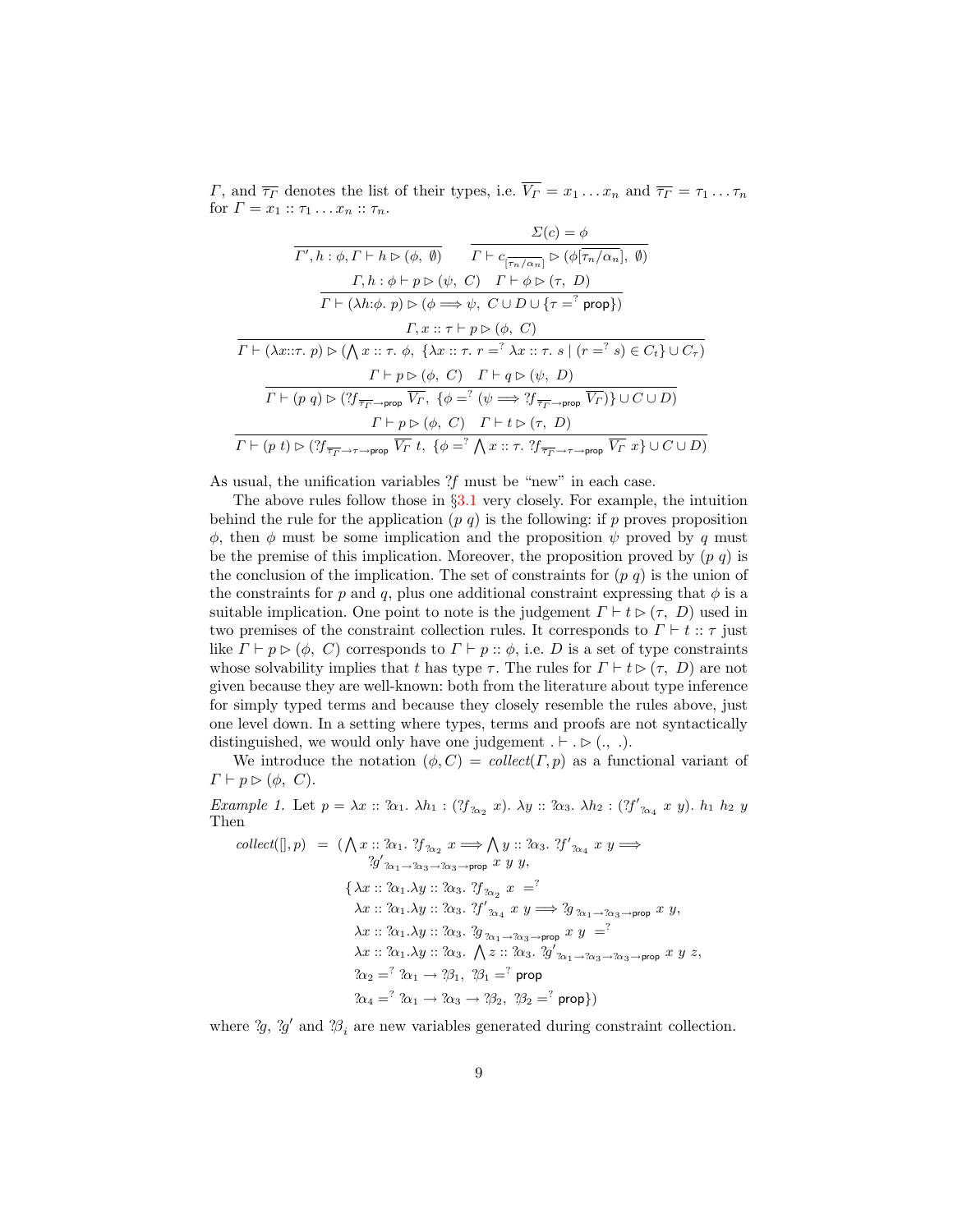#### <span id="page-9-2"></span>Theorem 1. (Soundness and completeness)

<span id="page-9-1"></span>1. If  $\Gamma \vdash p \triangleright (\phi', C)$  and  $\theta$  solves C then  $\theta(\Gamma) \vdash \theta(p) : \theta(\phi').$ 2. If  $\Gamma \vdash p : \phi$  and  $\Gamma \vdash p \rhd (\phi', C)$  then  $C \cup {\phi = \phi' \phi'}$  is solvable.

This theorem shows the advantage of working with partial proofs as opposed to proofs containing " ": we can produce the full proof by instantiation from the partial one.

Thus there are two possible system architectures for checking partial proofs:

- either constraint collection  $\Gamma \vdash p \triangleright (\phi', C)$  and constraint solving are part of the trusted kernel and  $\theta(\phi)$  is accepted as the correct answer;
- or, for the security conscious, neither collecting nor solving is part of the trusted kernel and their result is checked by checking  $\theta(\Gamma) \vdash \theta(\rho) : \theta(\phi')$ .

### <span id="page-9-0"></span>4.2 Solving constraints

Our constraints are a mixture of term and type constraints. Type constraints can be solved by first-order unification and thus do not need to be discussed here: they can be solved at any time in any order. Therefore we concentrate on term constraints in this subsection.

Since higher-order unification is undecidable, we restrict to unification of so called (higher-order) patterns  $[4]$  $[4]$ , i.e.  $\lambda$ -terms where each occurrence of a unification variable is applied only to distinct bound variables. For example  $\lambda xy.$ ?F y x is a pattern, whereas  $\lambda x.$ ?F x x and ?Fa are not patterns. The set of all patterns is denoted by  $\mathcal{P}at$ . For us, the key property of patterns is that their unification is decidable and that solvable pattern unification problems have mostgeneral unifiers  $[4, 12, 7, 13]$  $[4, 12, 7, 13]$  $[4, 12, 7, 13]$  $[4, 12, 7, 13]$  $[4, 12, 7, 13]$  $[4, 12, 7, 13]$  $[4, 12, 7, 13]$  $[4, 12, 7, 13]$ . Thus we may assume a function  $mgu$  taking two patterns as arguments and either failing or returning the most general unifier of its arguments.

Since the constraints C generated by  $\Gamma \vdash p \triangleright (\phi, C)$  may contain nonpatterns, we have to delay solving those constraints until (hopefully) they are turned into patterns by the solution of other pattern constraints. Of course, in the worst case C may not contain any patterns at all, in which case we have to give up. Thus we have to take care when constructing partial proofs to make sure the complete proof can be reconstructed by pattern unification.

*Example 2.* The first constraint in  $\{?f\;?\; z = ?\;?\; z, \; \lambda xy.?\; f\; x = ?\; \lambda xy.?\; f\; y\}$  is not a pattern constraint, but if the second constraint is solved first, it yields the substitution  $?f \mapsto \lambda x.\mathcal{U}$ , which turns the first constraint into the trivial  $\mathcal{U} = \mathcal{U}$ .

We say that a set of equality constraints  $C$  can be solved by pattern unification if  $C \longrightarrow^* \emptyset$ , where  $\longrightarrow$  is defined by the rewrite rule

 $C \cup \{s = 7^2 t\} \longrightarrow \theta(C)$ 

where s and t are patterns and  $mgu(s, t)$  returns the unifier  $\theta$ . Note that the choice of which pair  $s = i$  to solve at which point is immaterial because  $\longrightarrow$  is confluent. This is well-known for first-order terms, and holds for patterns as well because of the existence of most general unifiers and the following easy results: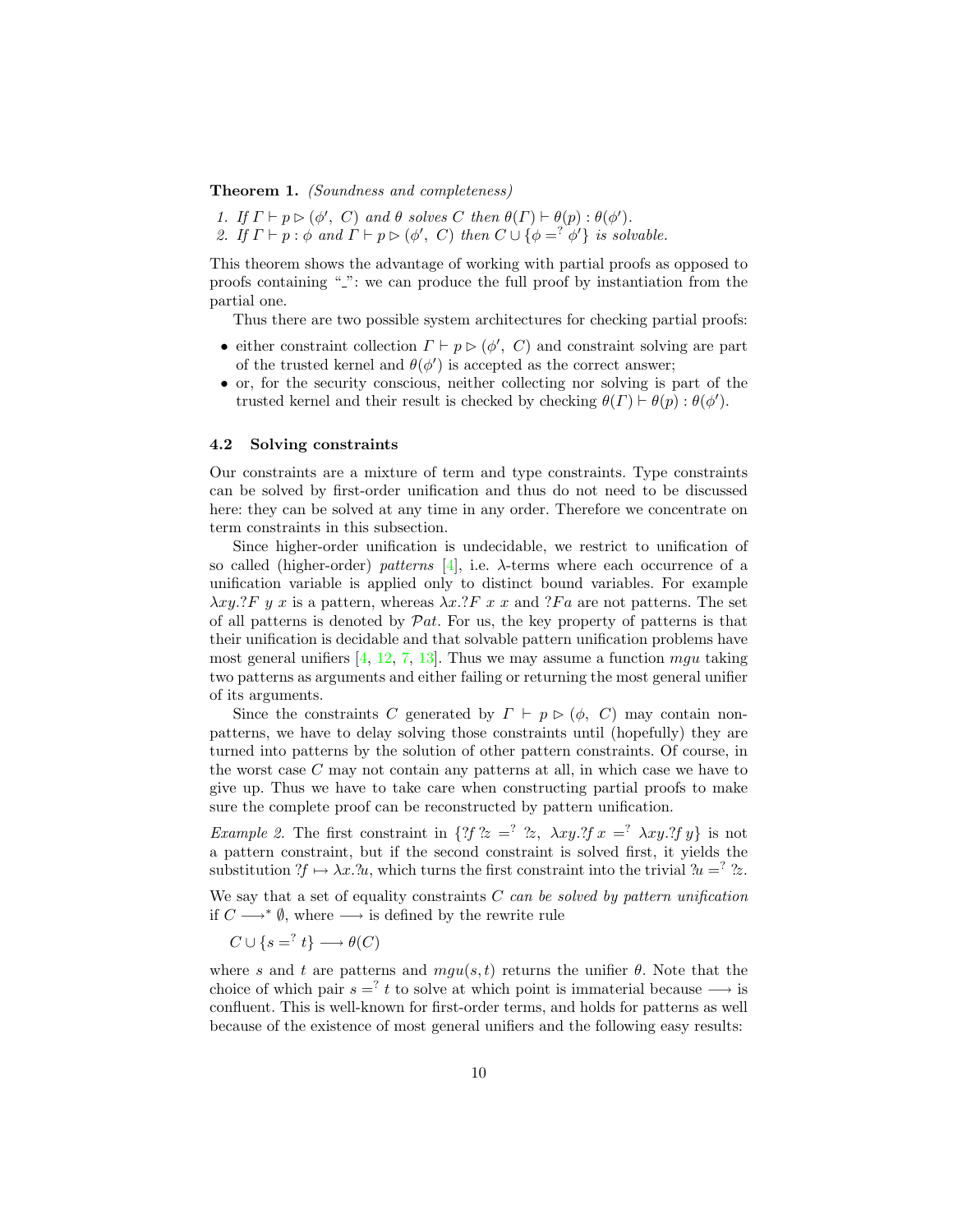**Lemma 1.** 1. If  $s, t \in \mathcal{P}$ at and  $mgu(s, t)$  returns  $\theta$  then  $\mathcal{R}an(\theta) \subseteq \mathcal{P}at$ . 2. If  $\mathcal{R}an(\theta) \subseteq \mathcal{P}at$  and  $u \in \mathcal{P}at$  then  $\theta(u) \in \mathcal{P}at$ .

### <span id="page-10-0"></span>4.3 Compressing proof terms

The basic idea here is straightforward: given a proof term, remove all of the information that can be reconstructed by unification. If our meta logic were Prolog (i.e. proof terms contain no  $\lambda$ s), we could drop all terms t in an application  $(p t)$ , because first-order unification can reconstruct them. In our setting we require that pattern unification should be able to reconstruct the missing terms.

Compression is performed in three phases. First, all terms and types in the proof are replaced by suitably lifted unification variables. A substitution reversing the term abstractions is constructed as well.

$$
variify(\overline{x}, \overline{\tau}, \lambda v:\phi, p) = \text{let } (p', \theta) = \text{variify}(\overline{x}, \overline{\tau}, p)
$$
\n
$$
in (\lambda v: (\mathcal{I}f_{\overline{\tau} \to prop} \overline{x}), p', \theta \cup \{\mathcal{I}f \mapsto \lambda \overline{x}.t\})
$$
\n
$$
variify(\overline{x}, \overline{\tau}, \lambda y::\tau, p) = \text{let } (p', \theta) = \text{variify}(\overline{x}y, \overline{\tau} : \alpha, p)
$$
\n
$$
in (\lambda y::\alpha. p', \theta)
$$
\n
$$
variify(\overline{x}, \overline{\tau}, (p, q)) = \text{let } (p', \theta) = \text{variify}(\overline{x}, \overline{\tau}, p); (q', \theta') = \text{variify}(\overline{x}, \overline{\tau}, q)
$$
\n
$$
in ((p', q'), \theta \cup \theta')
$$
\n
$$
varify(\overline{x}, \overline{\tau}, (p, t)) = \text{let } (p', \theta) = \text{variify}(\overline{x}, \overline{\tau}, p)
$$
\n
$$
in ((p', (\mathcal{I}f_{\overline{\tau} \to \gamma \beta} \overline{x}))), \theta \cup \{\mathcal{I}f \mapsto \lambda \overline{x}.t\})
$$
\n
$$
varify(\overline{x}, \overline{\tau}, c_{[\overline{\tau_n/\alpha_n}]}) = (c_{[\overline{\alpha_n/\alpha_n}]}, \emptyset)
$$

Thus  $\text{variify}(\overline{x}, \overline{\tau}, p) = (p', \theta)$  does not quite imply  $\theta(p') = p$  because  $\theta$  does not reverse the type abstractions: types are first-order and thus they can be reconstructed uniquely by unification.

Then the constraints are extracted from the resulting partial proof:  $(\phi', C)$  =  $collect(\Gamma, p')$ . Finally we compute (with the help of function solves) a minimal set of term variables  $V \subseteq \mathcal{D}om(\theta)$  such that  $\theta(C)$  can be solved by pattern unification. Thus the overall algorithm for compressing a proof  $p$  is

$$
compress(p, \phi) = \text{ let } (p', \theta) = \text{varify}([],[], p)
$$
  
\n
$$
(\phi', C) = \text{collect}([], p')
$$
  
\n
$$
V = \text{solves}(C \cup \{\phi = ? \phi'\}, \theta)
$$
  
\n
$$
\text{in } \theta|_V(p')
$$

where  $\theta|_V$  is the restriction of  $\theta$  to V. Function solves(D,  $\theta$ ) returns  $V \subseteq \mathcal{D}om(\theta)$ such that  $\theta|_V(D)$  is solvable by pattern unification. The details are explained below.

The main correctness theorem expresses that compression does not lose any information in the following sense: the constraints collected from the compressed version of a valid proof are solvable by pattern unification and any solution yields a proof of the original formula.

**Theorem 2.** Let  $\phi$  be ground. If  $\models p : \phi, q = compress(p, \phi)$  and  $(\psi, C) =$  $collect([, q) then$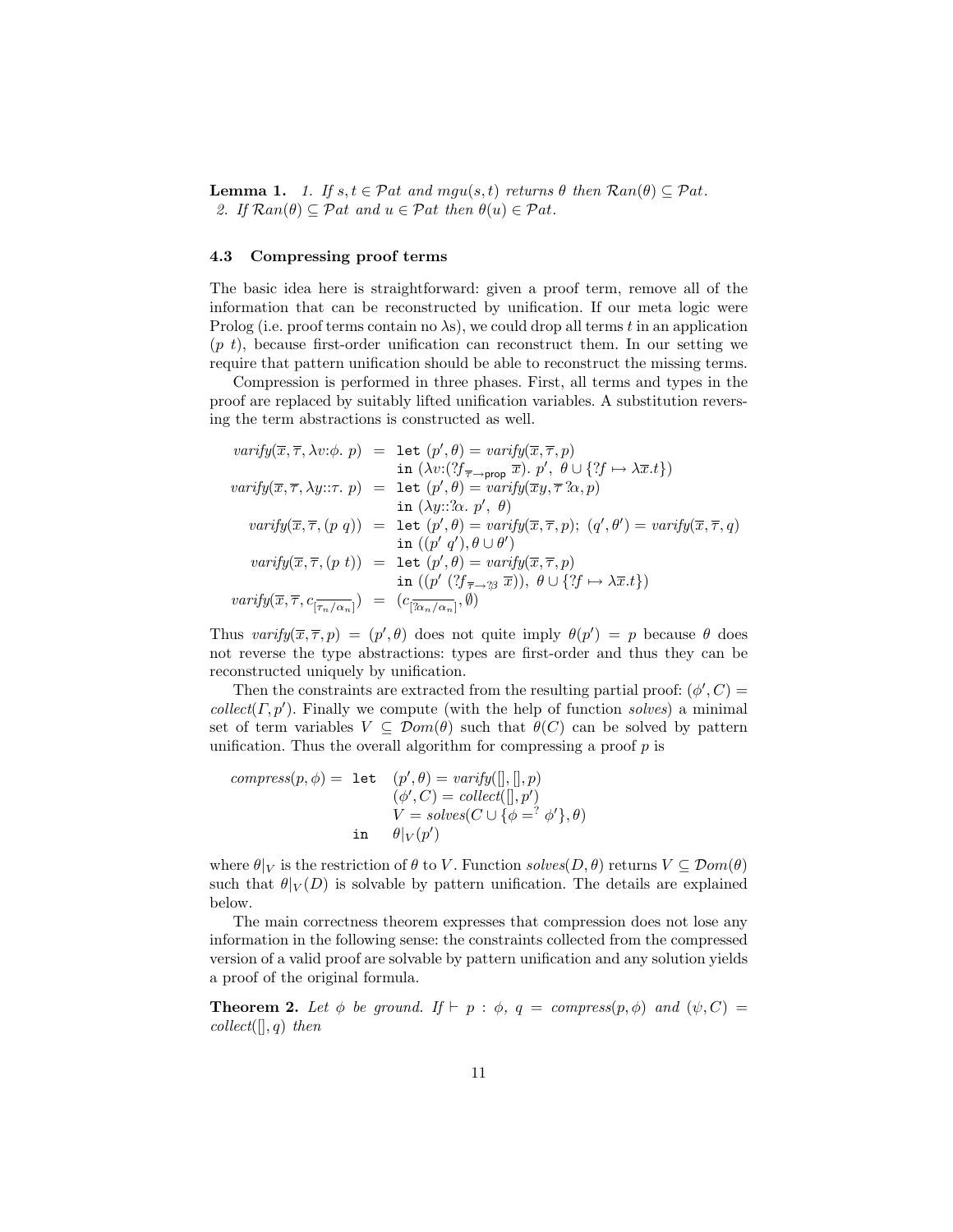1.  $C \cup {\phi =^? \psi}$  is solvable by pattern unification and 2. if  $\theta$  solves  $C \cup {\phi} = \psi$  then  $\vdash \theta(q) : \phi$ .

The second part of the theorem follows directly from the soundness of collect (part [1](#page-9-1) of Theorem [1\)](#page-9-2) because  $\phi$  is ground, i.e.  $\theta(\phi) = \phi$ .

The fact that  $C \cup {\phi} = \psi$  is solvable by pattern unification is a bit more subtle. From  $q = compress(p, \phi)$  it follows by definition of *compress* that there are p',  $\theta$ ,  $\phi'$ ,  $C'$  and V such that  $(p', \theta) = \text{varify}([\,], [\,], p)$ ,  $(\phi', C') = \text{collect}([\,], p')$ ,  $V = solves(C' \cup {\phi =^? \phi'}, \theta)$  and  $q = \theta|_V(p')$ . Because  $(\psi, C) = collect(\begin{bmatrix} 0 & 0 \\ 0 & q \end{bmatrix})$ collect([],  $\theta|_V(p')$ ) and  $(\phi', C') = collect([\theta], p')$  it can be shown that  $\psi = \theta|_V(\phi')$ and  $C = \theta|_V(C')$ . Thus  $C \cup {\phi =^? \psi} = \theta|_V(C' \cup {\phi =^? \phi'}).$  It can be shown that  $\theta(C' \cup {\phi = \hat{i} \phi'}$  is solvable by pattern unification. Appealing to Theorem [3](#page-11-0) below, it follows that so is  $C \cup \{\phi = \psi\}.$ 

<span id="page-11-0"></span>**Theorem 3.** If  $\theta(C)$  is solvable by pattern unification, then solves  $(C, \theta)$  terminates successfully with a set of variables V such that  $\theta|_V(C)$  is solvable by pattern unification.

This can be viewed as a specification of solves or as its main correctness theorem. Of course there are trivial implementations of *solves* that simply return  $Dom(\theta)$ . What we want is a minimal set  $V$  with the stated property. Note that in general there is no least such  $V$ :

Example 3. Let  $C = {\lambda x. ?f({\partial g(x))} = \lambda x.f(x)}$  and  $\theta = {\partial f \mapsto f, \partial g \mapsto \lambda x.x}.$ Then  $\theta(C)$ ,  $\theta|_{\{\mathcal{U}\}}(C)$  and  $\theta|_{\{\mathcal{U}\}}(C)$  are solvable by pattern unification.

Therefore solves nondeterministically computes a minimal set of variables by simulating the process of solving the constraints by pattern unification. Every time the process gets stuck, i.e. no more pattern constraints are left, a minimal set of additional variables is instantiated.

The main complication is that pattern unification may introduce new variables. Thus we need to keep track of where they came from, i.e. which original variable needs to be instantiated in order to ensure that the new variable becomes instantiated. Again, there may be a choice:

Example 4. Let  $C = \{\lambda xyz. ? f z x =^? \lambda xyz. ? g x y \} \cup C'$  and let  $\theta = \{? f \mapsto$  $\lambda xy.f y, y g \mapsto \lambda xy.f x$   $\cup \theta'$ . Solving the first constraint in C yields the substitution  $\sigma = \{?f \mapsto \lambda xy.?\hbar y, ?g \mapsto \lambda xy.?\hbar x\}.$  Now we need to compute the value of ?h (in case it is required later on in order to continue) and we need to record that  $h$  depends on either  $\mathcal{L}f$  or  $\mathcal{L}g$ , i.e. instantiating  $\mathcal{L}f$  or  $\mathcal{L}g$  will instantiate  $\mathcal{L}h$ . We can chose to record either dependency.

In the algorithm below, this dependency relation is stored in a partial function D mapping new variables to old ones they depend on.

Finally we introduce some terminology to select those variables that occur in non-pattern positions: given an equality constraint st,  $N \mathcal{P} Vars(st)$  is the set of variables ?f that occur in subterms of the form ?f  $\overline{u}$  in st, such that  $\overline{u}$  is not a list of distinct bound variables.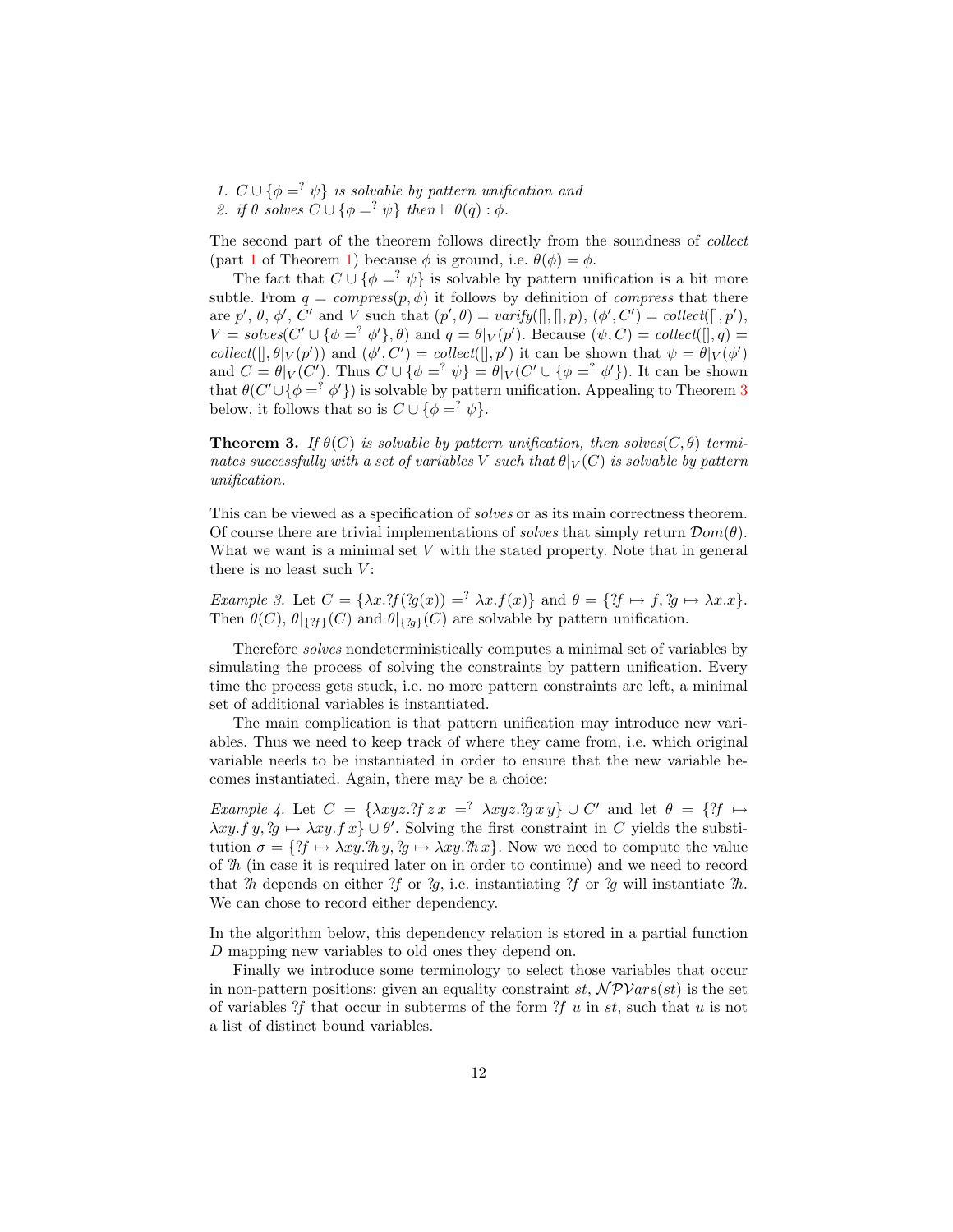Now we can describe  $\mathit{solves}(C, \theta)$  as an imperative algorithm. As long as there are pattern problems left in  $C$ , we solve them and propagate the solution. Once we are left only with non-pattern problems, we pick one such that values for all its non-pattern variables are known (via  $\theta$ ). All those variables are then instantiated and recorded in  $V$ . If there is no such non-pattern problem either, the algorithm fails. Luckily, Theorem [3](#page-11-0) tells us that this will not happen in the cases we are interested in.

```
V:=\emptyset; D:=\{?f \mapsto ?f \mid ?f \in \mathcal Var(C)\}while C \neq \emptyset do
    if there is a pattern problem (s = 7 t) \in Cthen \sigma := mgu(s,t); C := \sigma(C - \{s = 1\});
             forall (?f \mapsto t) \in \sigma do
                 \delta := mgu(\theta(\hat{f}), \theta(t)); \theta := \theta \cup \deltaD := D \cup \{ \mathcal{H} \mapsto D(\mathcal{H}) \mid \mathcal{H} \in \mathcal{D}om(\delta) \}od
   else pick some st \in C such that \mathcal{NPVars}(st) \subseteq \mathcal{Dom}(\theta);V := V \cup \{D(?f) \mid ?f \in \mathcal{NPVars}(st)\};C := \theta|_{\mathcal{NPVars}(st)}(C);od;
return V
```
Note that the else-case does not necessarily compute a minimal  $V:$  if  $st =$  $(\lambda xy. ? f x (? gy y) = ? \lambda xy. x$  and  $\theta(?f) = \lambda xy. x$  and  $\theta(?g) = \lambda xy. x$  then it suffices to instantiate either  $\mathcal{L}f$  or  $\mathcal{L}g$ , whereas above both are added to V. The above algorithm can be refined by instantiating st stepwise from the top and normalizing the result each time.

### 5 Implementation

The algorithms for compression and reconstruction of proofs have been implemented in ML as a part of the theorem prover Isabelle. During the proof of a theorem, the corresponding proof term is built up incrementally. Since this may slow down the execution of proof scripts, the generation of proof terms can be switched on and off as needed: during the interactive development of a proof this feature may be switched off. When the proof is completed, the proof script may be re-run with proof generation switched on and the resulting proof term could be exported.

We have tested the implementation on several proofs of theorems in Pelletier's collection[[10\]](#page-14-13), which were generated by Isabelle's tableau prover. The following table summarizes some results<sup>[1](#page-12-0)</sup>. It shows the number of terms (i.e. terms such as  $\phi$  and t in  $\lambda h:\phi$ . p and  $(p t)$  occurring in the uncompressed proof term, as well as the number of terms occurring in the compressed proof term (i.e. terms not replaced by placeholders " $\cdot$ ", as explained in §[4\)](#page-7-0). In all cases, the compression

<span id="page-12-0"></span> $^{\rm 1}$  These measurements were done on a Pentium II with 400 MHz and 512 MB RAM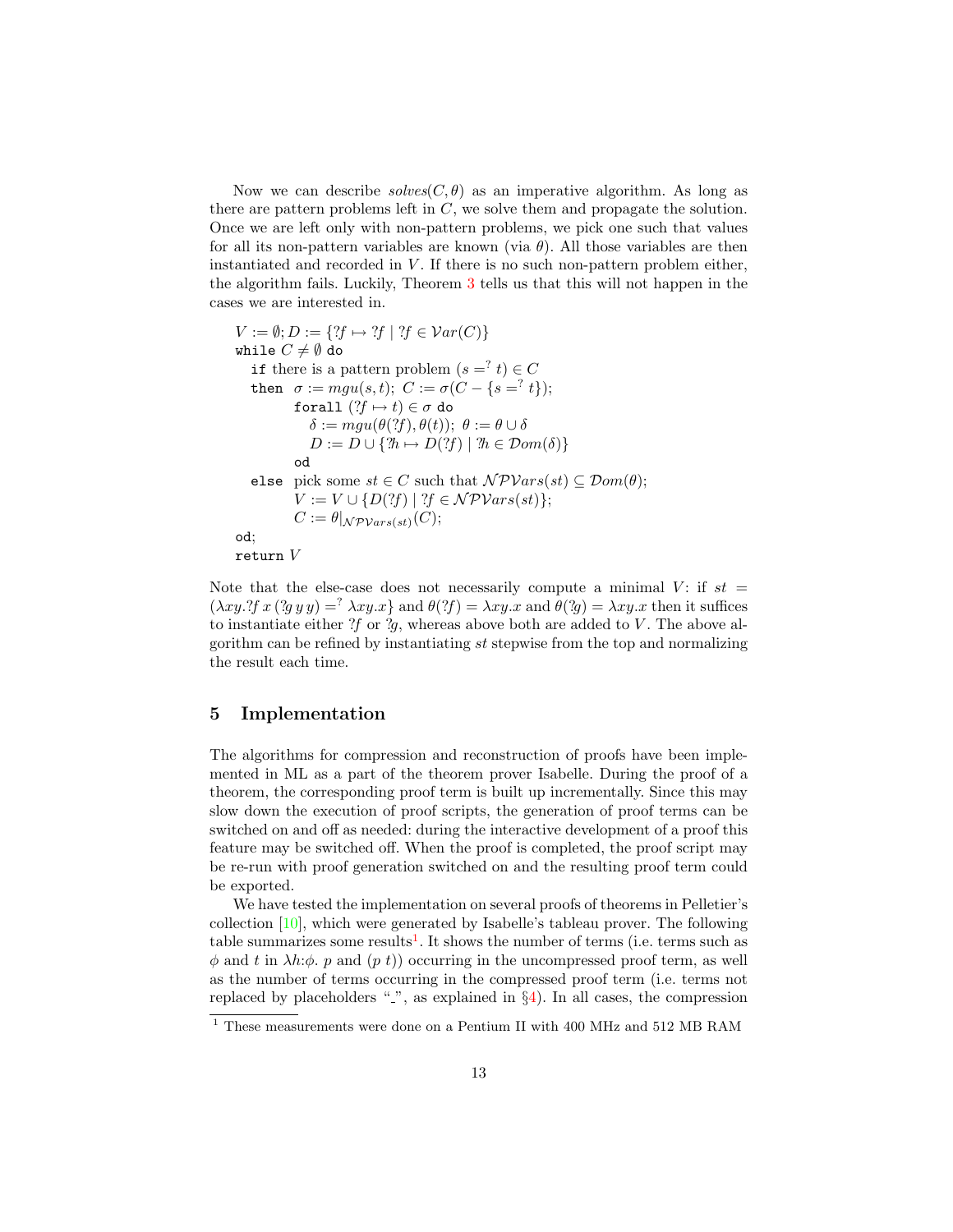ratio was more than 90%. The compression rate reported by Necula and Lee[[6\]](#page-14-4) appears to be a little better, but that is probably because we counted only the number of terms, not their size: our dynamic compression scheme should drop at least as much as Necula and Lee's static scheme.

| number of terms |            |             | reconstruction |
|-----------------|------------|-------------|----------------|
| uncompressed    | compressed | compression | time [s]       |
| 52              | 4          | 92.3%       | 0.030          |
| 116             | 6          | 94.8%       | 0.120          |
| 170             | 9          | 94.7%       | 0.190          |
| 316             | 16         | 94.9%       | 0.360          |
| 425             | 31         | 92.7%       | 0.710          |
| 1948            | 142        | 92.7%       | 5.220          |
| 2345            | 153        | 93.5%       | 5.950          |

The following diagram shows the correspondence between the number of terms in the uncompressed proof term and the time needed for reconstruction.



A crucial point is the efficient handling of large sets of constraints: when having computed a unifier for a constraint, one possibility is to apply this unifier to all the remaining constraints. Another possibility is to accumulate the unifiers and only apply them when needed. The first solution can be rather slow when having a large number of constraints, while the second solution—which has been chosen in our implementation—requires efficient data structures for storing substitutions. To speed up reconstruction, our implementation of function collect described in §[4.1](#page-7-1) tries to solve newly introduced constraints immediately, instead of collecting all constraints first and then solving them at the end.

# 6 Conclusion

We have given a first presentation of proof terms for simply typed intuitionistic higher-order logic, an important logical framework. We hope that by unfolding the underlying type theory and explicitly isolating the simply typed components